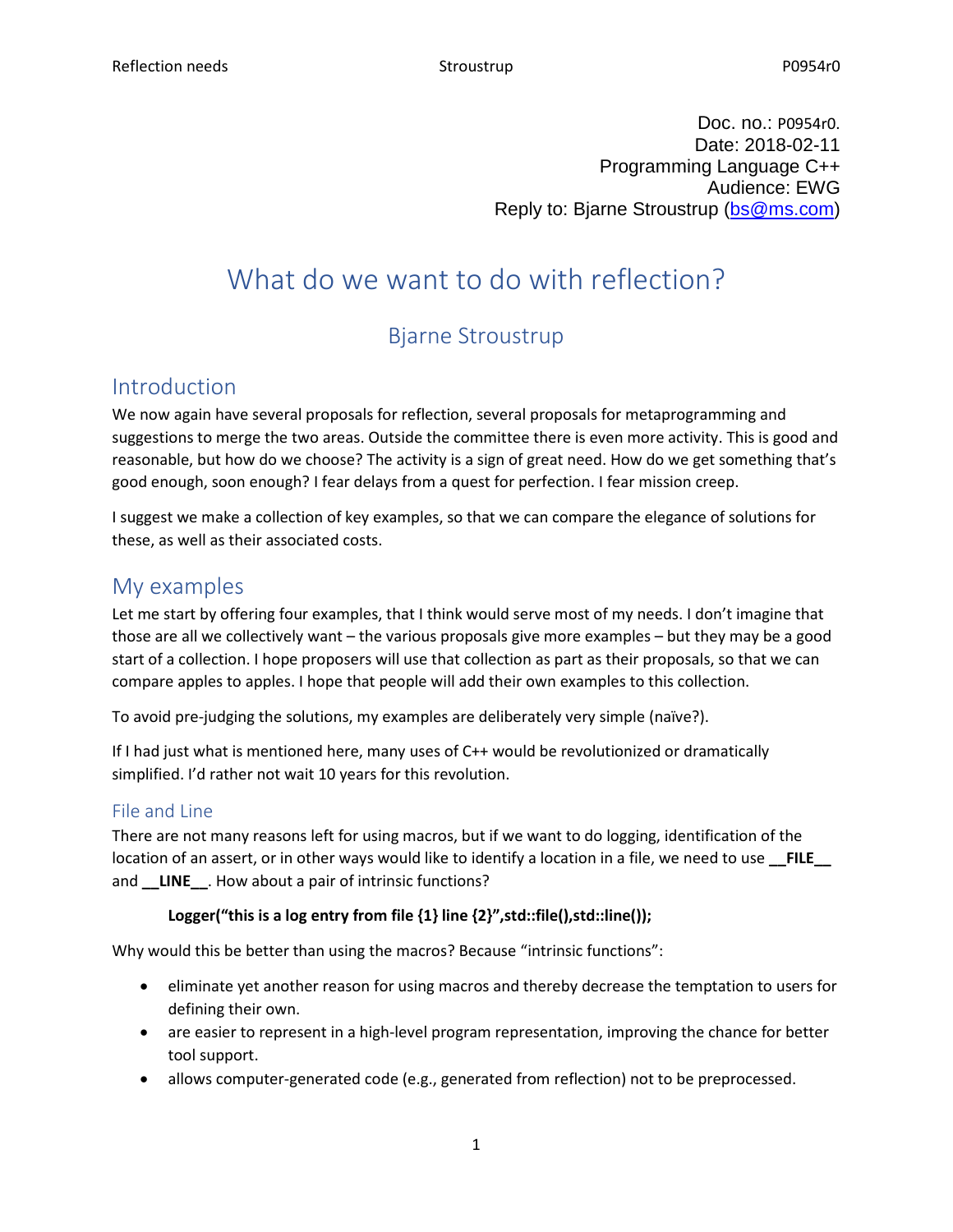#### I/O functions

Writing I/O functions, serializers, and the like is essential for many applications, and a pain. I'd like to write something like

#### **Stream\_io<X>;**

And have the output be something like:

**istream& operator>>(istream& is, X& x) { /\*** *read members is into x using >>* **\*/ return is; } ostream& operator<<(ostream& is, X& x) { /\*** *write members x to os* using << **\*/ return is; }**

Basically, we have to see ("inspect") if **X** already has **>>** and **<<** and if not iterate over the members to generate the bodies of the **>>** and **<<** functions. I'd like one version of **Stream\_io** for use inside **T** that could access private members of **X** and generate member functions and another version of **Stream\_io** for use outside **X** that could not access private members.

The point about access to private members is debatable. We should have that debate: Should it be possible to introspect private data without touching the source of a class?

Ideally, the output would be inserted in the internal representation of the program where the request was encountered. If a compiler's internal representation can't reasonably be mutated, the output would have to be placed elsewhere and then linked in.

All proposals can do that, but how simply, elegantly, and cheaply can they do it?

#### Object maps

Dynamic reflection relies on data structures representing types. One obvious use of static reflection is to generate such structures, often to match the requirements of an existing dynamic reflection system (e.g., tool generated or relying on code annotations).

I'd like to write something like this

**Map<X>;**

Assume that **X** is

**struct X { int i, string s; };**

The output should be something like

```
Map_of_maps["X"] = {
       {representation_of("int"), offset_of("i")},
       {representation_of("S"), offset_of("s")}
};
```
Like for serialization, the basic solution is a loop over a class.

The **representation\_of("S")** is where we must be able to represent types at run-time. The other use cases in this note require only that we have a standard way of accessing some or all that the compiler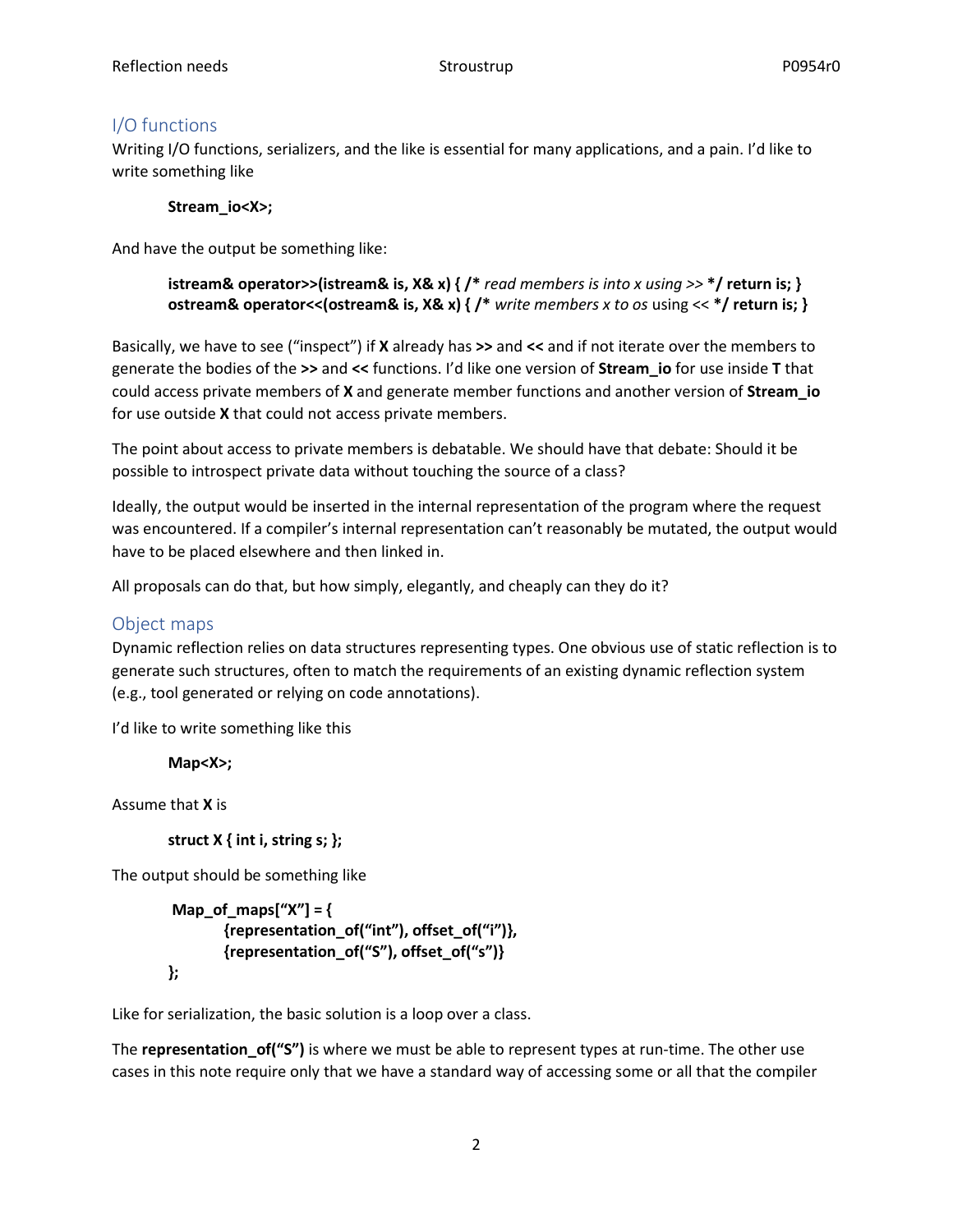knows about a type. That may be sufficient for initial use. If we can't represent types at run time, the example becomes

### **Map\_of\_maps["X"] = { {offset\_of("i")}, {offset\_of("s")} };**

To use that, we would have to use static reflection plus some ad-hockery. If we do want to represent types at run-time, we'd need a standard representation. In that case, I suggest people have a look at [5]. I see the representation of types (and code) and access to it the subject most likely to cause mission creep and/or compile-time overhead (e.g., from a large internal representation) .

### Function maps

Object maps give us the ability to write code that manipulate data structures without compiling those structures into a program, but how can we invoke operations on those? Some operations will be generic – basically interpreting the data structure and knowing what to do with a set of compiled-in basic types. Similarly, we sometimes want to represent an operation name as a text string (e.g., typed into the program by a user) and want it invoked. For that we need a map from strings to function pointers.

I'd like to write something like this

**Function\_map<X>;**

Assume **X** is

```
struct X { void f(); string g(string); };
```
The output should be something like

#### **Map\_of\_function\_maps["X"] = { {"f",&X::f}, {"g",&X::g} };**

Like for serialization, the basic solution is a loop over a class. Note that I left the type of those functions out of the map; that's just because I don't have a favored solution to how to represent those. The function map should produce something that is easily usable for a call to **std::INVOKE**.

I do not know how I'd prefer to express a wish for generating mappings for free-standing functions. I could write

#### **int f(string);**

#### **Map\_function<f>;**

to have **f** added to some map of freestanding functions. The snag here is to get all mapped function into a useable data structure. That might imply run-time initialization or linker support.

#### **Stringification**

I don't personally feel the need to generate string versions of enumerator names (or other program entries, but I know that many do, so I list it here. Given

**Enum E { red, blue green };**

We should be able to say something like

**Stringify<E>;**